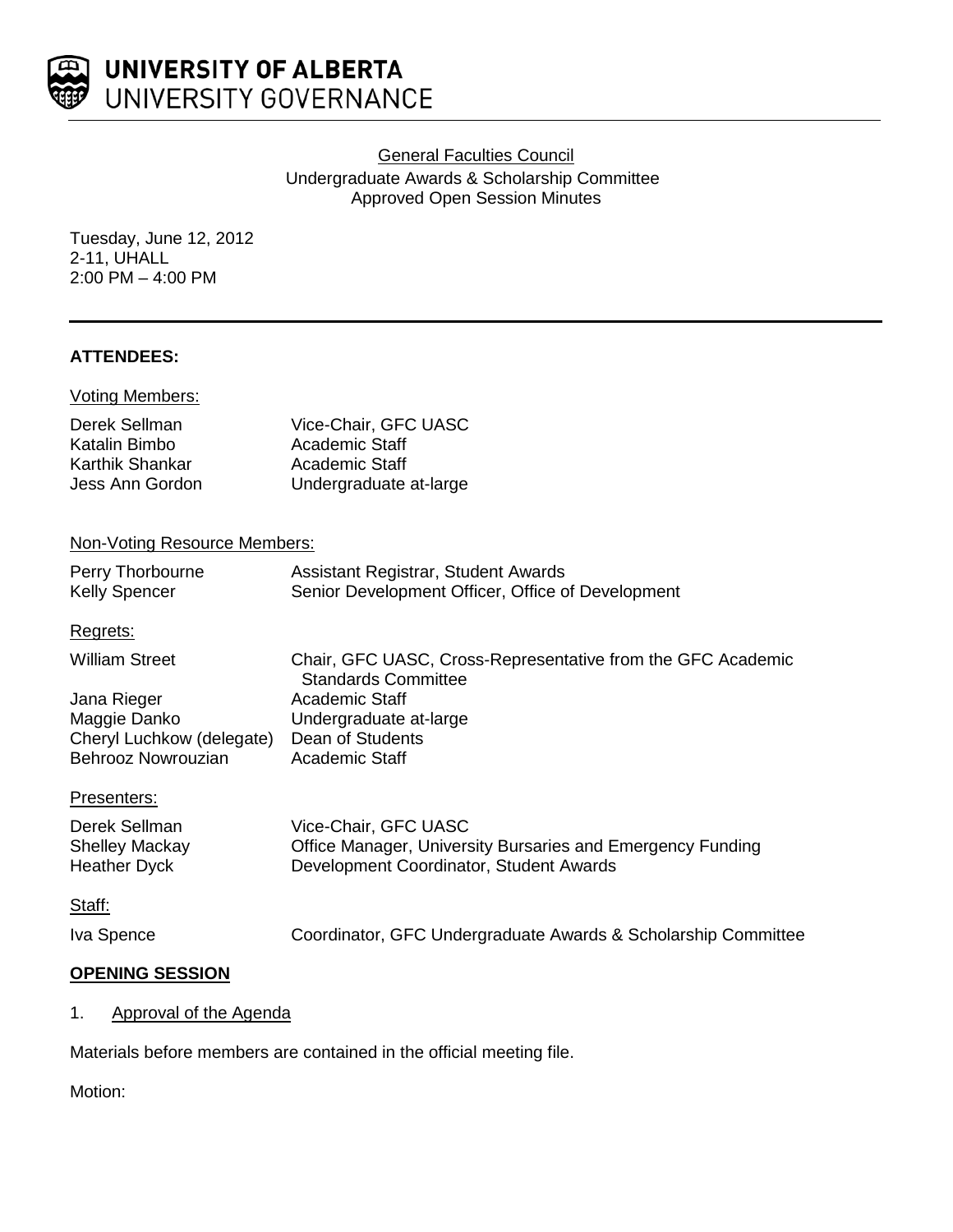THAT the GFC Undergraduate Awards and Scholarship Committee approve the Agenda.

**CARRIED**

## 2. Approval of the Open Session Minutes of May 8, 2012

Materials before members are contained in the official meeting file.

Motion:

THAT the GFC Undergraduate Awards and Scholarship Committee approve the Minutes of May 8, 2012. **CARRIED**

## 3. Comments from the Vice-Chair

# **ACTION ITEMS**

4. New Undergraduate Student Awards and Scholarships For Approval (June 12, 2012)

Materials before members are contained in the official meeting file.

*Presenter:* Heather Dyck, Development Coordinator, Student Awards

*Purpose of the Proposal:* To approve new undergraduate awards and scholarships.

New Undergraduate Awards and Scholarships for Approval (June 12, 2012)

- 1. Patricia (Pat) Price Memorial Prize in Writing
- 2. Canadian Federation of University Women Edmonton Second Year Scholarship
- 3. Métis Elder Marge Friedel Award
- 4. Pharmacy Class of 1955 Scholarship
- 5. BA(NS) / BSc (ENCS) Award
- 6. Barnet and Welch Award in Drama
- 7. Dr Maxwell J Lipkind Memorial Scholarship

*Discussion:* < optional info

Motion:

THAT the GFC Undergraduate Awards and Scholarship Committee approve, under delegated authority from General Faculties Council new undergraduate awards and scholarships, to be effective immediately. **CARRIED**

5. Approval of Amendments to Existing Undergraduate Student Awards and Scholarships (June 12, 2012)

Materials before members are contained in the official meeting file.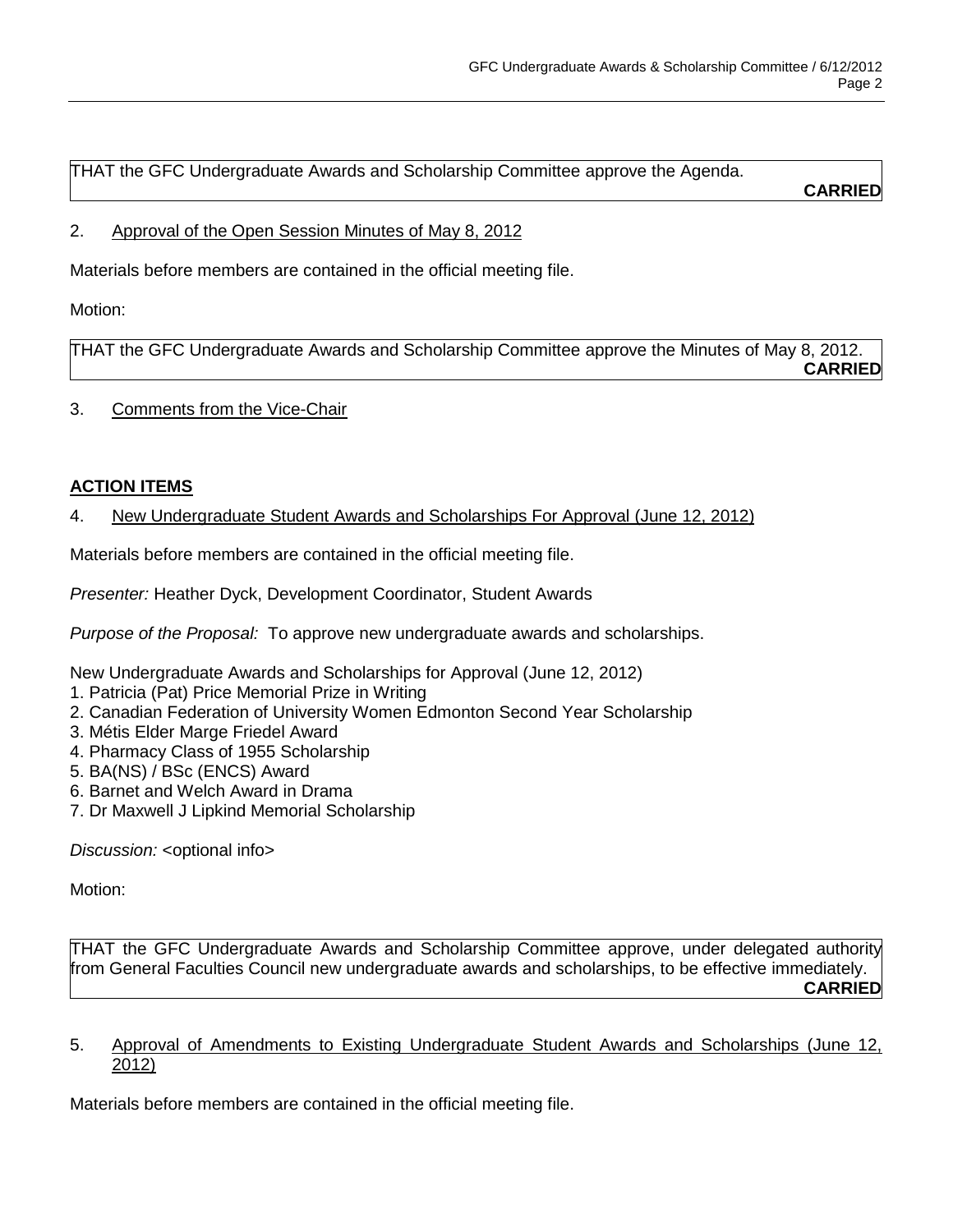*Presenter:* Heather Dyck, Development Coordinator, Student Awards

*Purpose of the Proposal:* To approve amendments to existing undergraduate awards and scholarships.

Existing Undergraduate Awards and Scholarships for Approval (June 12, 2012)

- 1. Frankie's Flower Shop Award
- 2. Neil Manning Scholarship in Family Business
- 3. Campus Saint-Jean International Award.
- 4. Saudi Arabia Partnership Scholarship

*Discussion:* < optional info>

Motion:

THAT the GFC Undergraduate Awards and Scholarship Committee approve, under delegated authority from General Faculties Council amendments to existing awards, to be effective immediately.

**CARRIED**

6. New Undergraduate University Bursaries and Emergency Funding (UBEF) Bursary for Approval (June 12, 2012)

Materials before members are contained in the official meeting file.

*Presenter:* Shelley Mackay, Office Manager, University Bursaries and Emergency Funding

*Purpose of the Proposal:* To approve a new undergraduate bursary.

New University Bursaries and Emergency Funding (UBEF) Bursary for approval (June 12, 2012) 1. Karen Ann Harvey and Murray Harvey Bursary

*Discussion:* <optional info>

Motion:

THAT the GFC Undergraduate Awards and Scholarship Committee approve, under delegated authority from General Faculties Council, a new undergraduate bursary, to be effective immediately. **CARRIED**

# 7. Approval of Amendments to Existing Undergraduate University Bursaries and Emergency Funding (UBEF) Bursary (June 12, 2012)

Materials before members are contained in the official meeting file.

*Presenter:* Shelley Mackay, Office Manager, University Bursaries and Emergency Funding

*Purpose of the Proposal:* To approve amendments to existing undergraduate bursaries.

Existing University Bursaries and Emergency Funding (UBEF) Bursary for approval (June 12, 2012) 1. Community Service-Learning (CSL) Bursary